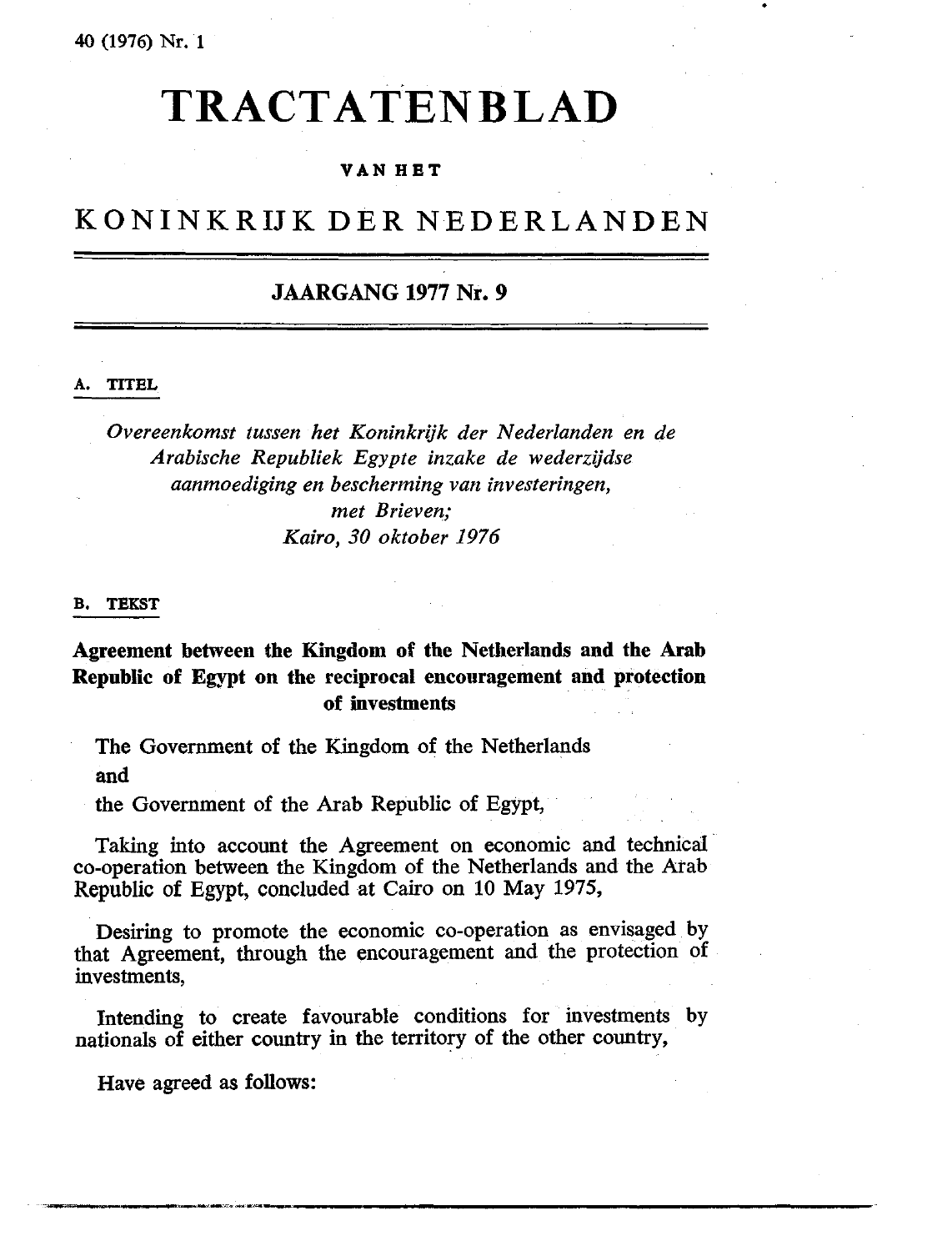#### Article I

 $\overline{2}$ 

For the purposes of the present Agreement:

a) the term "investments" shall comprise every kind of asset invested in accordance with the laws and regulations of either Contracting Party and more particularly, though not exclusively:

- i) movable and immovable property as well as any other rights *in rem,* such as mortgages, liens, pledges, usufructo and similar rights;
- ii) shares or other kinds of interests in companies;
- iii) title to money or to any performance, such as goodwill, having an economic value;
- iv) rights in the fields of the industrial property, technical processes and know how;
- v) such business concessions under public law, including concessions regarding the prospecting for, or the extraction or the winning of natural resources, as give to their holders a legal position of some duration.

b) the term "nationals" shall comprise with regard to either Contracting Party:

- i) natural persons having the nationality of that Contracting Party in accordance with its law;
- ii) without prejudice to the provisions of (iii) hereafter legal persons constituted in accordance with the law of that Contracting Party;
- iii) legal persons, in which nationals of that Contracting Party have a substantial interest, and controlled by nationals of that Contracting Party, but constituted in accordance with the law of the other Contracting Party.

#### Article II

The Contracting Parties shall, within the framework of their laws and regulations, promote economic co-operation between their nationals through the encouragement of investments by those nationals in the territory of the other Contracting Party.

#### Article III

1) Each Contracting Party shall ensure fair and equitable treatment to the investments of nationals of the other Contracting Party and shall not impair, by unjustified or discriminatory measures, the operation, management, maintenance, use, enjoyment or disposal thereof by those nationals.

2) More particularly, each Contracting Party shall accord to such investments the same security and protection as it accords either to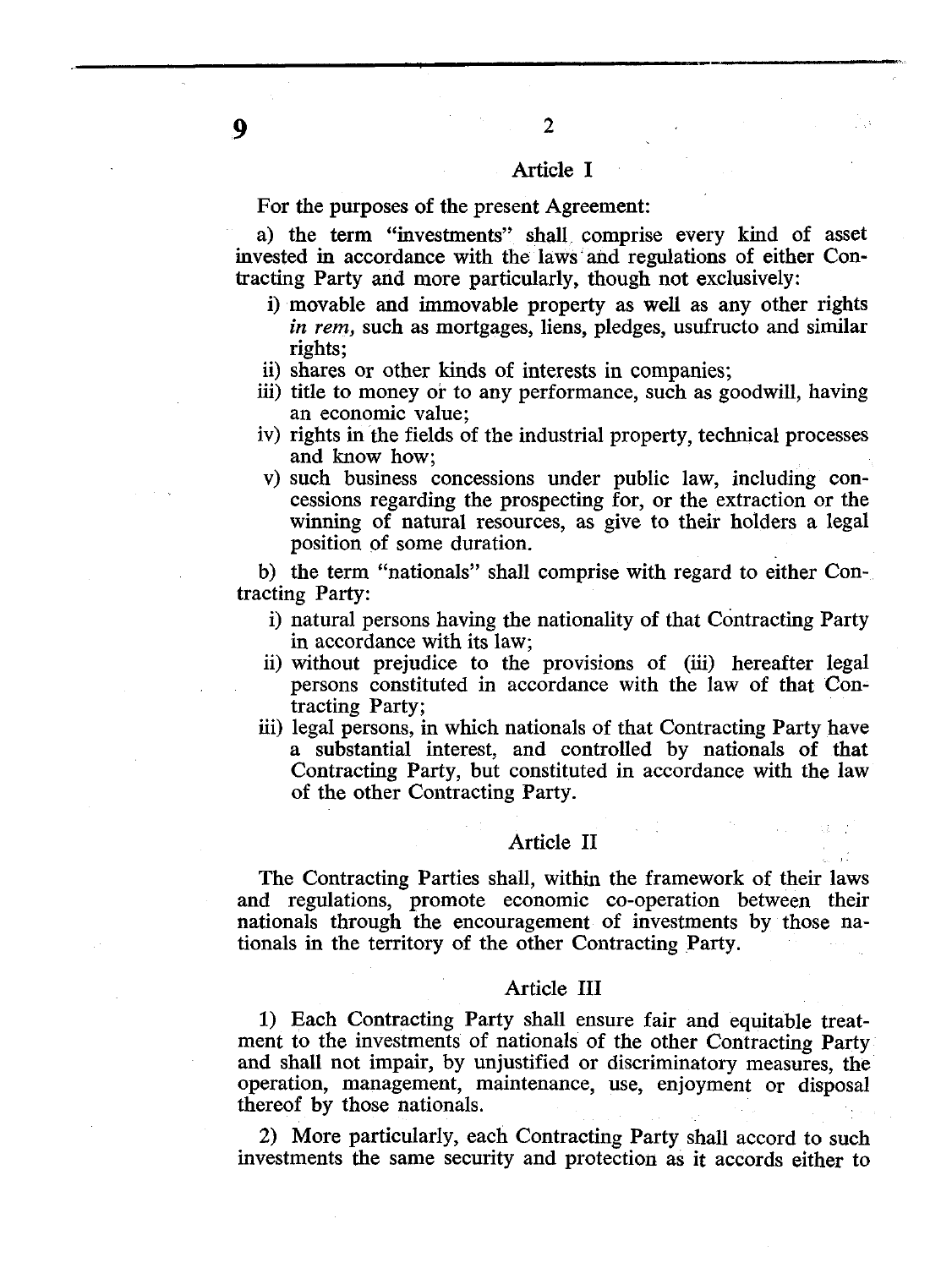those of its own nationals or to those of nationals of any third State, whichever is more favourable to the investor.

3

3) Notwithstanding the provisions of paragraphs 1 and 2 each Contracting Party is free because of its membership in or association with a customs union, a common market or free trade area, to accord special privileges to investments of nationals of the other member states concerned.

#### Article IV

Recognizing the principle of the freedom of transfer each Contracting Party shall authorize, in conformity with its relevant most favourable rules, the transfer, without undue restriction and delay, to the country of the other Contracting Party and in the currency of that country or any other convertible currency, of payments resulting from investment activities and in particular of the following items:

a) net profits, interests, dividends and other current income;

- b) funds necessary
- i) for the acquisition of raw or auxiliary materials, semi-fabricated or finished products, or
- ii) to replace capital assets in order to safeguard the continuity of an investment;

c) additional funds necessary for the development of an investment;

d) earnings of natural persons;

e) the proceeds of liquidation of capital;

f) funds in repayment of loans;

- g) management fees;
- h) royalties.

#### Article V

Neither Contracting Party shall take any measures, such as nationalization, confiscation or sequestration etcetera, depriving, directly or indirectly, nationals of the other Contracting Party of their investments unless the following conditions are complied with:

a) the measures are taken in the public interest and under due process of law;

b) the measures are not discriminatory or contrary to any undertaking which the former Contracting Party may have given;

c) the measures are accompanied by provisions for the payment of just compensation. Such compensation shall represent the genuine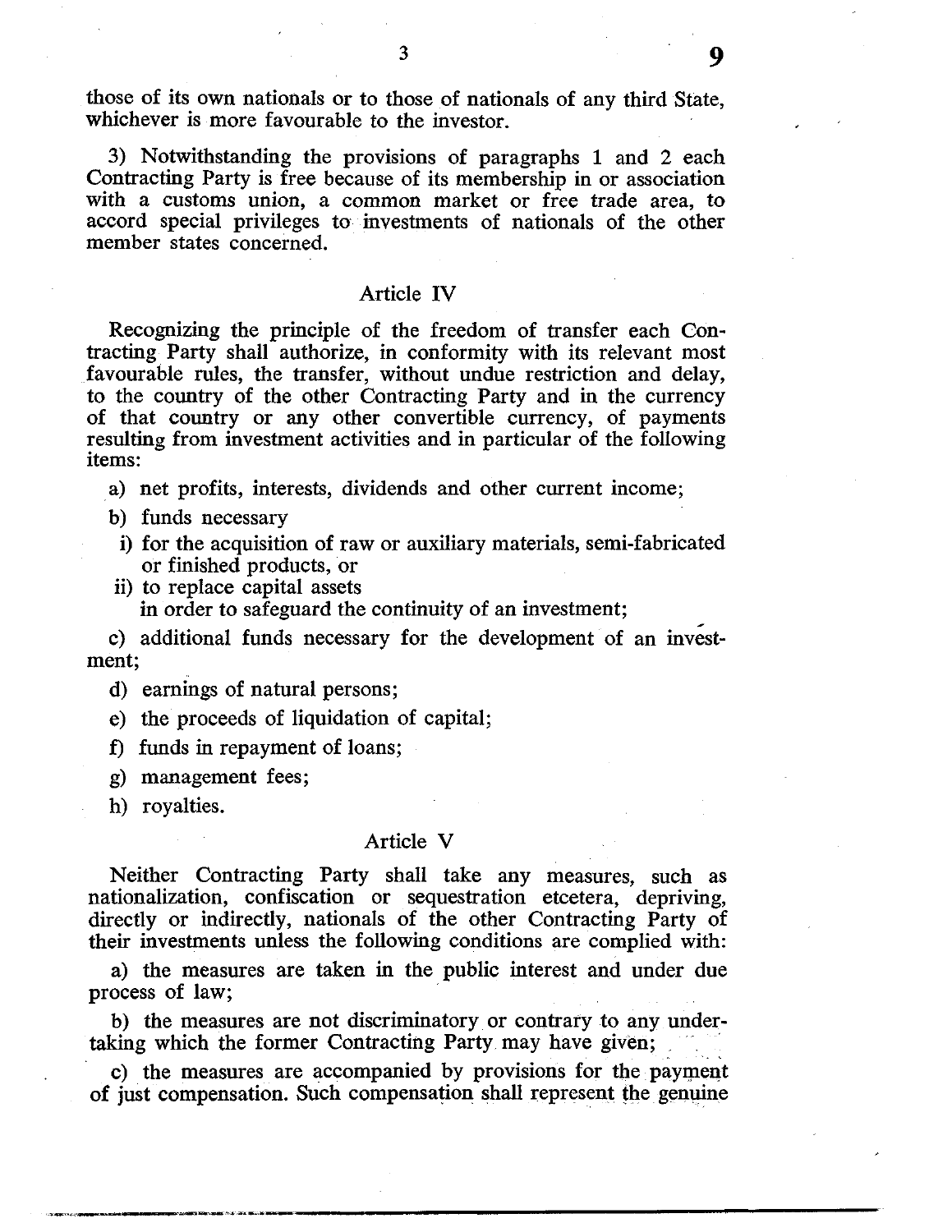9

value of the investments affected and shall, in order to be effective for the claimants, be paid and made transferable, without undue delay, to the country of which those claimants are nationals and in the currency of that country.

 $\overline{\mathbf{4}}$ 

#### Article VI

The Contracting Party in the territory of which a national of the other Contracting Party makes or intends to make an investment, shall assent to any demand on the part of such national to submit, for arbitration or conciliation, after the exhaustion of all internal administrative and judicial remedies, to the Centre established by the Convention of Washington of March 18, 1965 on the settlement of investment disputes between States and nationals of other States, any dispute that may arise in connection with the investment.

## Article VII

If a national of the one Contracting Party has transferred any rights and securities to that Party or to another national of that Party because of that Party's or the latter national's obligation, under a legal system of guaranteeing against non-commercial risks, to reimburse the former national as to damage in respect of an investment made by that national in the territory of the other Contracting Party, the latter Contracting Party recognizes the subrogation of the grantor into the said rights and securities of the investor.

## Article VIII

The present Agreement shall apply to all investments, whether or not within the framework of a joint-venture, made in the territory of the one Contracting Party by a national of the other Contracting Party, irrespective whether they were made before or after the entry into force of the present Agreement.

## Article IX

1) The Contracting Parties hereby establish a Joint Committee, composed of representatives appointed by them.

2) The Joint Committee shall meet at the request of one of the Contracting Parties, to discuss any matter pertaining to the implementation of the present Agreement. It shall make recommendations to the respective Governments in cases where the objectives of the Agreement might be furthered.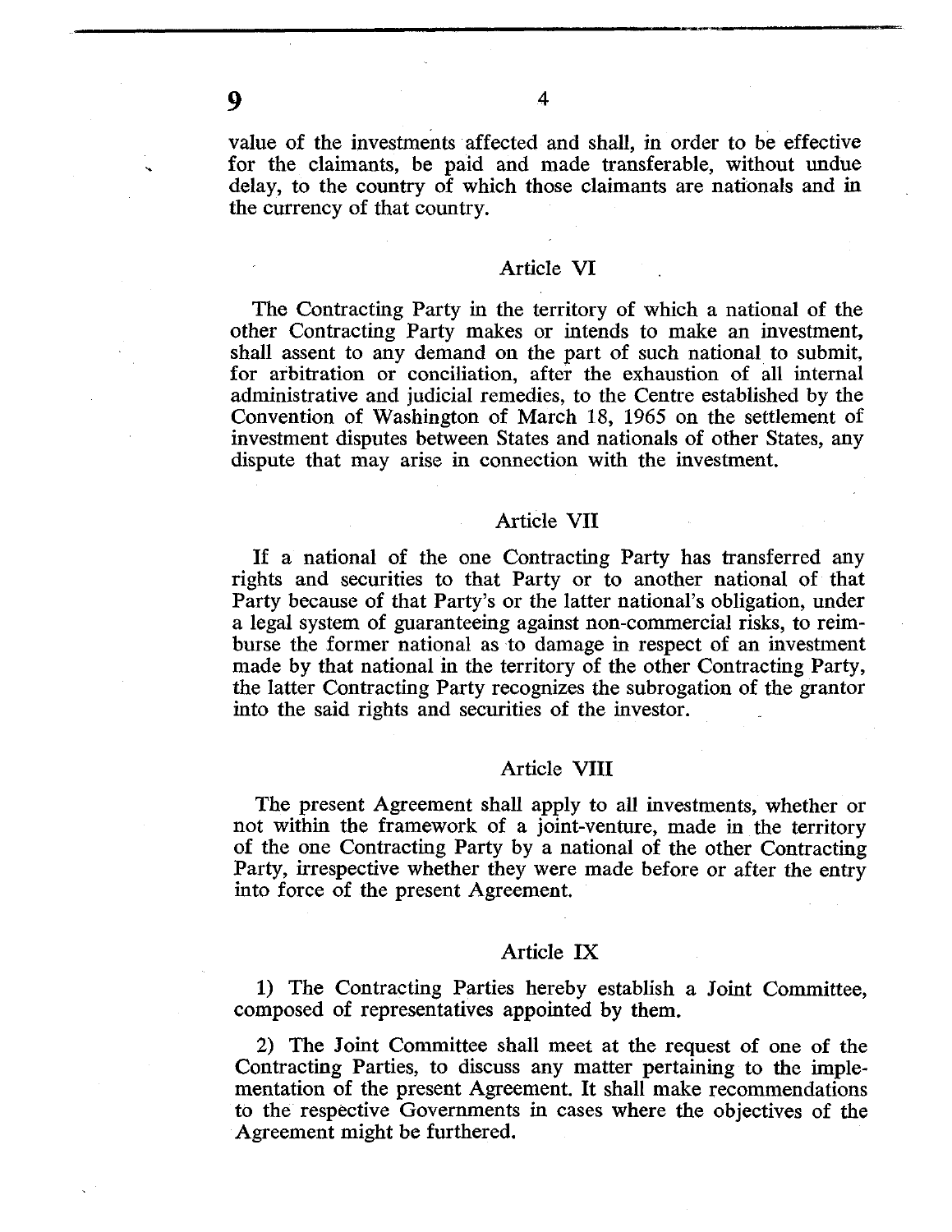# Article X

5

In respect of any matter governed by the present Agreement nothing in this Agreement shall prevent a national of the one Contracting Party from benefiting from any right more favourable to him and accorded by the other Contracting Party.

#### Article XI

1) Any dispute between the Contracting Parties concerning the interpretation or application of the present Agreement which cannot be settled, within a reasonable lapse of time, by means of diplomatic negociations, shall be submitted, at the request of any party to the dispute, to an arbitral tribunal, composed of three members. Each Party shall appoint one arbitrator and the two arbitrators thus appointed shall together appoint a third arbitrator as their chairman who is not a national of either Party.

2) If one of the parties fails to appoint its arbitrator and has not proceeded to do so within two months after an invitation from the other party to make such appointment, the latter party may invite the President of the International Court of Justice to make the necessary appointment.

3) If the two arbitrators are unable to reach agreement, in the two months following their appointment, on the choice of the third arbitrator, either party may invite the President of the International Court of Justice, to make the necessary appointment.

4) If, in the cases provided for in the second and third paragraph of this Article, the President of the International Court of Justice is prevented from discharging the said function or is a national of either party, the Vice-President should make the necessary appointments. If the Vice-President is prevented from discharging the said function or is a national of either party, the most senior member of the Court who is not a national of either party should make the necessary appointments.

5) The tribunal shall decide on the basis of respect for the law. Before the tribunal decides, it may at any stage of the proceedings propose to the parties that the dispute be settled amicably. The foregoing provisions shall not prejudice the power of the tribunal to decide the dispute *ex aequo et bono* if the parties so agree.

6) Unless the parties decide otherwise, the tribunal shall determine its own procedure.

7) The tribunal shall reach its decision by a majority of votes. Such decision shall be final and binding on the parties to the dispute.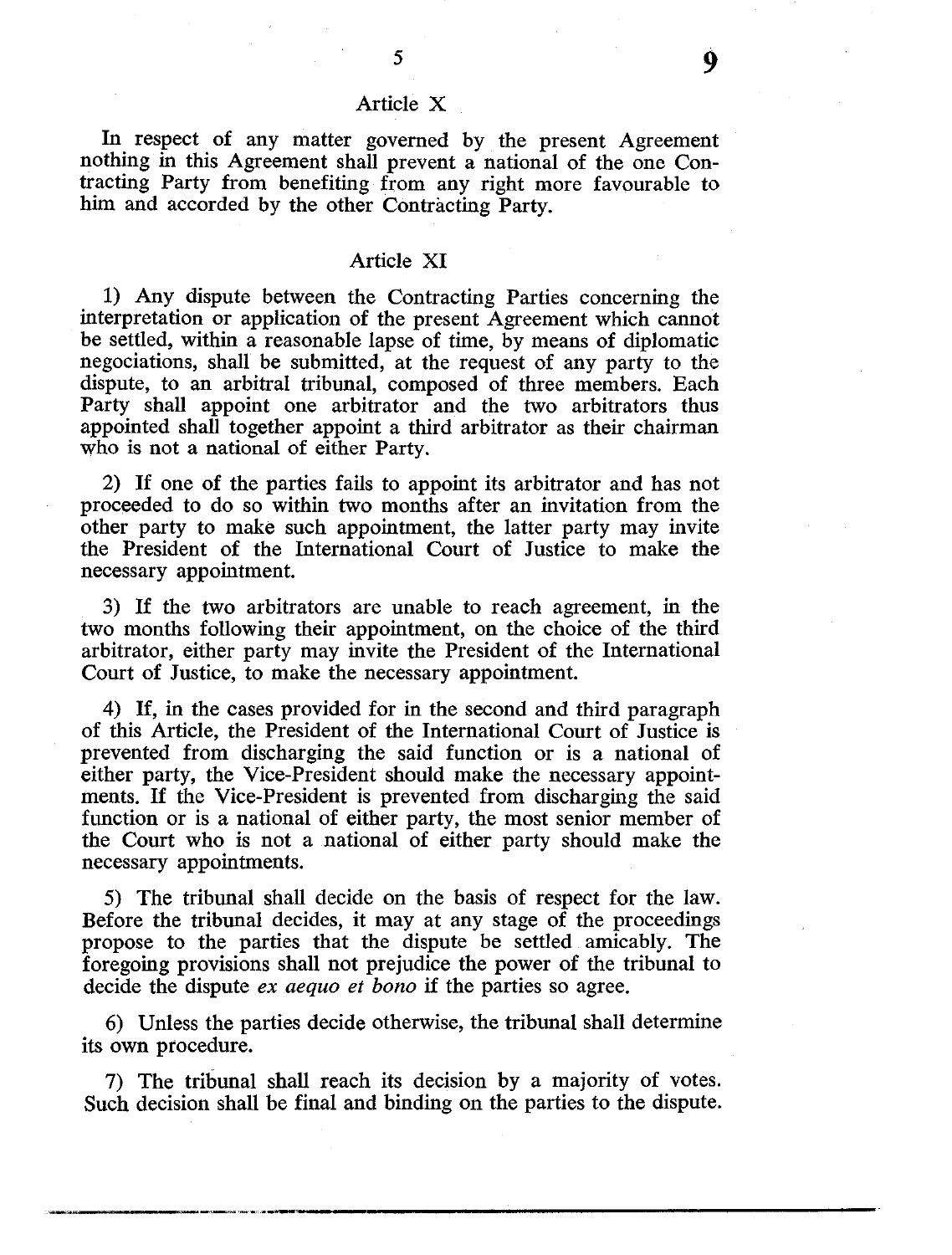#### Article XII

6

As regards the Kingdom of the Netherlands, the present Agreement shall apply to the Kingdom as a whole, unless the notification of the Government of the Kingdom of the Netherlands, provided for in Article XIII, (1), stipulates otherwise.

#### Article XIII

1) The present Agreement shall enter into force on the first day of the second month following the date on which the two Contracting Parties have informed each other by a written notification that the procedures constitutionally required therefor in their respective countries have been complied with, and shall remain in force for a period of 10 years. Unless notice of termination has been given by either Contracting Party at least six months before the date of the expiry of its validity, the present Agreement shall be extended tacitly for another period of 10 years, and so on, each Contracting Party reserving the right to terminate the Agreement upon notice of at least six months before the date of expiry of the current period of validity.

2) Subject to the period mentioned in paragraph 1 of this Article, the Government of the Kingdom of the Netherlands shall be entitled to terminate the application of the present Agreement separately in respect of any constituent part of the Kingdom.

3) In respect of investments made before the date of the termination of the present Agreement the foregoing Articles thereof shall continue to be effective for a further period of 15 years from that date.

IN WITNESS WHEREOF, the undersigned representatives, duly anthorized thereto, have signed the present Agreement.

DONE at Cairo this thirtiest day of October 1976.

*For the Government of the For the Government of the Kingdom of the Netherlands: Arab Republic of Egypt: Kingdom of the Netherlands:* 

(sd.) G. W. VAN (sd.) M. Z. SHAFEI

BARNEVELD KOOY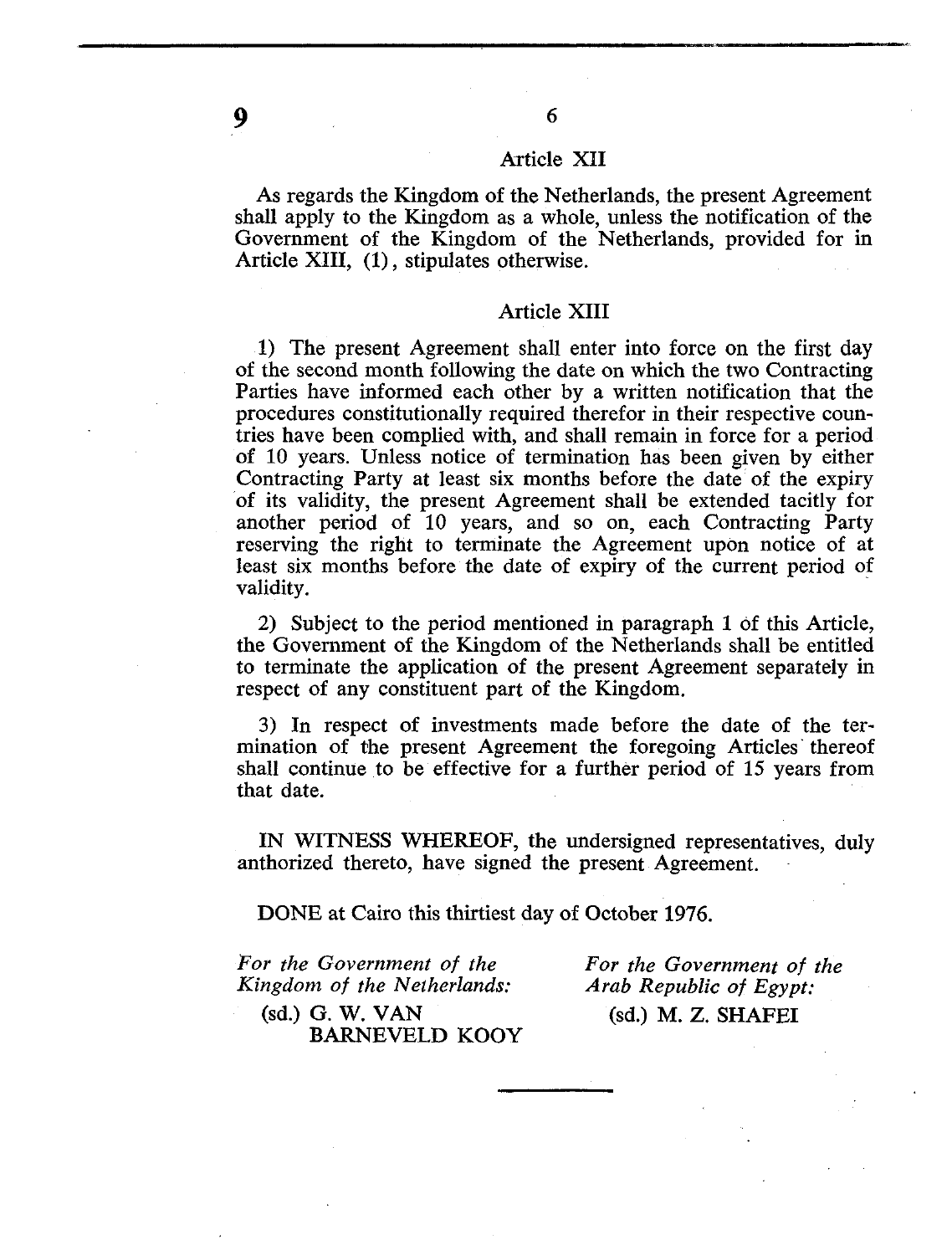$\overline{7}$ 

## Excellency,

With reference to Articles IV and V of the Agreement on the reciprocal encouragement and protection of investments signed today, I have the honour to confirm the following understanding between us:

1. For transfers in the framework of Articles IV and V mentioned above, from the Arab Republic of Egypt to the Kingdom of the Netherlands, the official rate of exchange in force in the Arab Republic of Egypt will be applied.

2. For transfers in the framework of Articles IV and V mentioned above, from the Kingdom of the Netherlands to the Arab Republic of Egypt, the rate of exchange will be applied quoted on the exchange market at the date of transfer of the currency in which the transfers shall be carried out.

3. As regards transfers in the framework of Article IV, such transfers may, notwithstanding the relevant provisions of that article, be effectuated in the currency in which the original investment was made. In case the original investment was made by means of movable property, imported into the Arab Republic of Egypt in accordance with its relevant laws and regulations, the transfers shall be effectuated in a convertible currency.

Your confirmation of the above-mentioned understanding will be very much appreciated.

Accept, Excellency, the assurance of my highest consideration.

(sd.) M. Z. SHAFEI

*His Excellency Mr. G. W. van Barneveld Kooy, Netherlands Ambassador, Cairo.*

# Nr. II

Excellency,

I have the honour to confirm the receipt of your letter of today which reads as follows:

(zoals in Nr. I)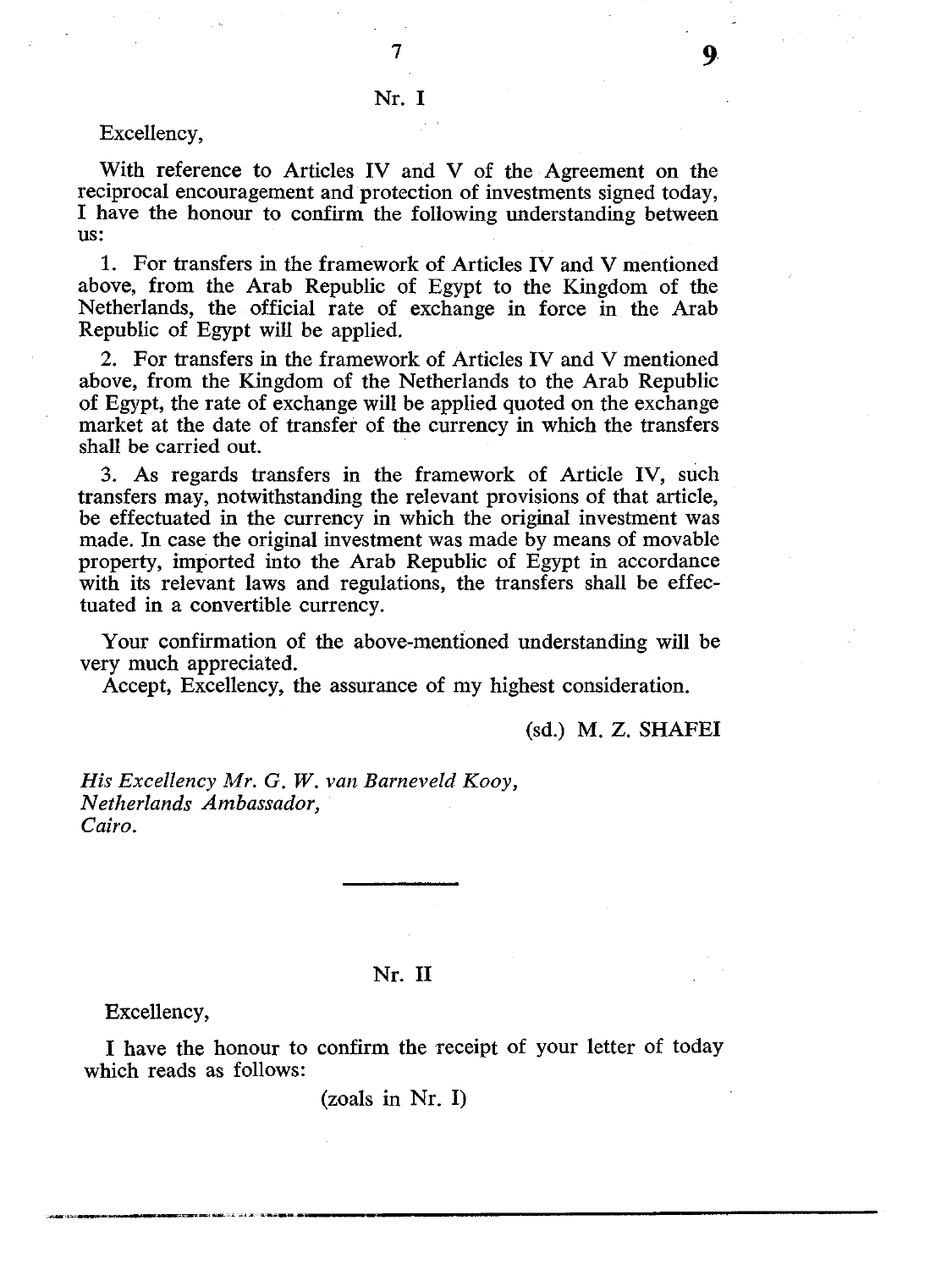I have the honour to inform you that the contents of this letter are acceptable to the Kingdom of the Netherlands.

Accept, Excellency, the assurance of my highest consideration.

# (sd.) G. W. VAN BARNEVELD KOOY

*His Excellency Mr. Mohamed Zaki Shafei, Minister of Economy and Economic Cooperation, Cairo.*

#### Nr. Ill

#### Excellency,

With regard to the term "or intends to make an investment" mentioned in Article VI of the Agreement between the Kingdom of the Netherlands and the Arab Republic of Egypt on the reciprocal encouragement and protection of investments, signed to-day, I have the honour to inform you as follows:

Nationals of the Kingdom of the Netherlands who intend to make an investment in the territory of the Arab Republic of Egypt have to obtain prior approval of the competent Egyptian investment authority on the application for the investment concerned. Before having obtained that approval, there is no liability on the part of the Government of the Arab Republic of Egypt. In such case the Government of the Arab Republic of Egypt may decline any demand on the part of such nationals to follow the procedure provided for by Article VI.

Your confirmation of the above will be very much appreciated. Accept, Excellency, the assurance of my highest consideration.

(sd.) M. Z. SHAFEI

*His Excellency Mr. G. W. van Barneveld Kooy, Netherlands Ambassador, Cairo.*